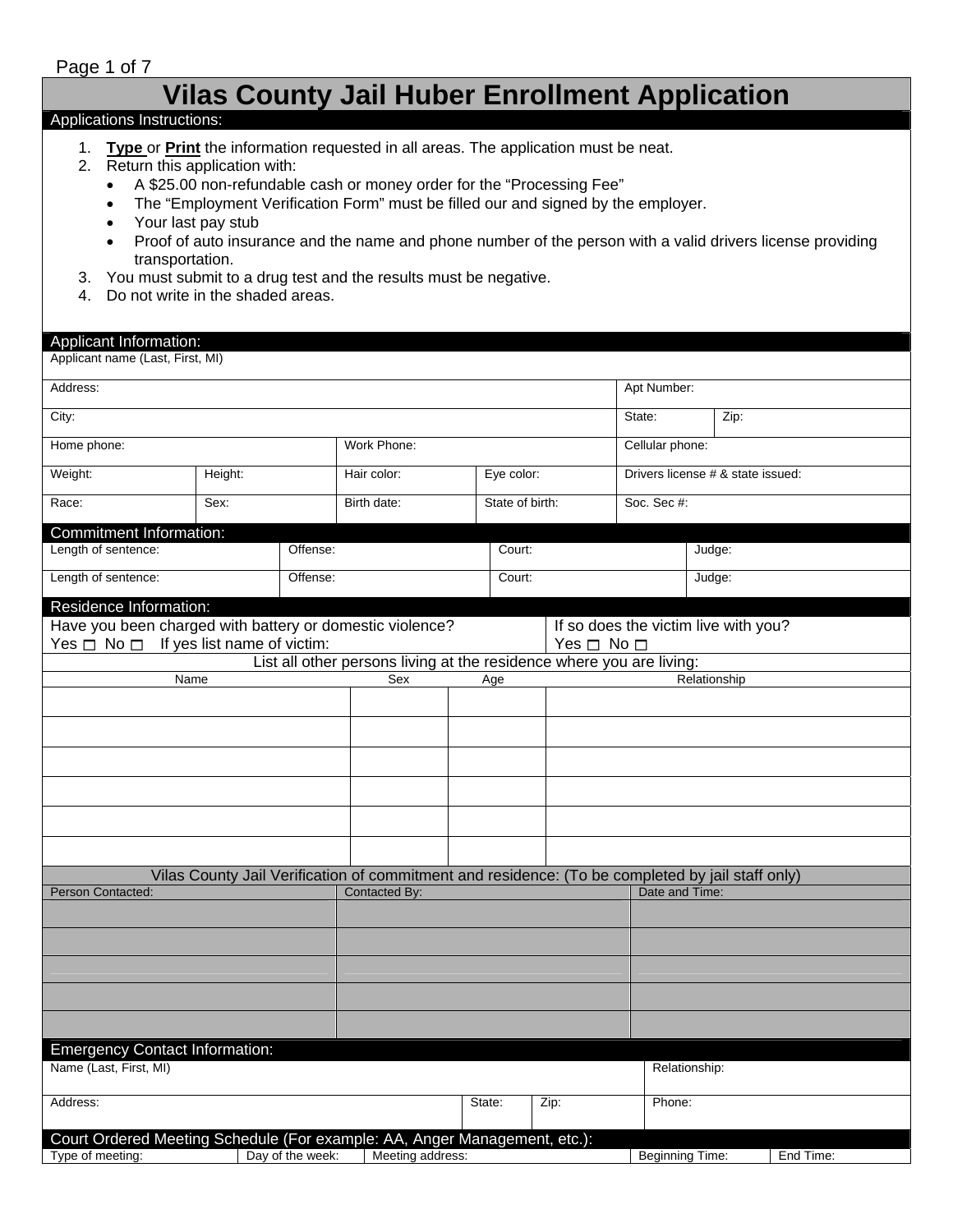| Page 2 of 7 |  |  |
|-------------|--|--|
|             |  |  |

|                                                                                    |        | *Provide written verification of any counseling dates when you return this application*<br>Vilas County Jail Verification of meeting schedule: (To be completed by jail staff only) |             |                      |                                            |                       |                                           |
|------------------------------------------------------------------------------------|--------|-------------------------------------------------------------------------------------------------------------------------------------------------------------------------------------|-------------|----------------------|--------------------------------------------|-----------------------|-------------------------------------------|
| Person contacted:                                                                  |        | Contacted by:                                                                                                                                                                       |             |                      |                                            | Date and Time:        |                                           |
|                                                                                    |        |                                                                                                                                                                                     |             |                      |                                            |                       |                                           |
|                                                                                    |        |                                                                                                                                                                                     |             |                      |                                            |                       |                                           |
|                                                                                    |        |                                                                                                                                                                                     |             |                      |                                            |                       |                                           |
|                                                                                    |        |                                                                                                                                                                                     |             |                      |                                            |                       |                                           |
|                                                                                    |        |                                                                                                                                                                                     |             |                      |                                            |                       |                                           |
|                                                                                    |        |                                                                                                                                                                                     |             |                      |                                            |                       |                                           |
| Applicant Employment Information:                                                  |        |                                                                                                                                                                                     |             |                      |                                            |                       |                                           |
| Employer:                                                                          |        |                                                                                                                                                                                     |             |                      |                                            |                       |                                           |
| <b>Employment Address:</b>                                                         |        |                                                                                                                                                                                     |             | City:                |                                            | State:                |                                           |
| Employment Phone Number:                                                           |        |                                                                                                                                                                                     |             | Job Title:           |                                            |                       |                                           |
| Supervisor's Name:                                                                 |        |                                                                                                                                                                                     |             | Length Employed:     |                                            |                       | Rate of Pay per Hour:                     |
| When are you paid:                                                                 |        |                                                                                                                                                                                     |             |                      | How: (Cash, check, direct deposit)         |                       |                                           |
| Job site location if other than employment address listed above:                   |        |                                                                                                                                                                                     |             |                      |                                            |                       |                                           |
| Is your employer related to you? Yes $\Box$ No $\Box$                              |        |                                                                                                                                                                                     | If yes how? |                      |                                            |                       |                                           |
|                                                                                    |        | Vilas County Jail Verification of employment: (To be completed by jail staff only)                                                                                                  |             |                      |                                            |                       |                                           |
| Person contacted:                                                                  |        | Contacted by:                                                                                                                                                                       |             |                      |                                            | Date and Time:        |                                           |
|                                                                                    |        |                                                                                                                                                                                     |             |                      |                                            |                       |                                           |
|                                                                                    |        |                                                                                                                                                                                     |             |                      |                                            |                       |                                           |
|                                                                                    |        |                                                                                                                                                                                     |             |                      |                                            |                       |                                           |
| Transportation Information:<br>How do you commute to work?                         |        |                                                                                                                                                                                     |             |                      | How far is your commute from home to work? |                       |                                           |
| How long does it take one way?                                                     |        |                                                                                                                                                                                     |             |                      | Do you have a valid drivers license?       | Verified by and date: |                                           |
|                                                                                    |        |                                                                                                                                                                                     | Yes $\Box$  | No <sub>1</sub>      |                                            |                       |                                           |
| If you do not have a license, who will be driving you?                             |        |                                                                                                                                                                                     |             |                      |                                            |                       | Driver's License Number and state issued: |
| Vehicle License #:                                                                 | State: | Make:                                                                                                                                                                               | Model:      |                      | Year:                                      |                       | Color:                                    |
| Auto Insurance Company Name: (Provide copy of proof of insurance with application) |        |                                                                                                                                                                                     |             |                      | Agents name:                               |                       |                                           |
| Policy number:                                                                     |        |                                                                                                                                                                                     |             | Agents Phone number: |                                            | Agents Fax number:    |                                           |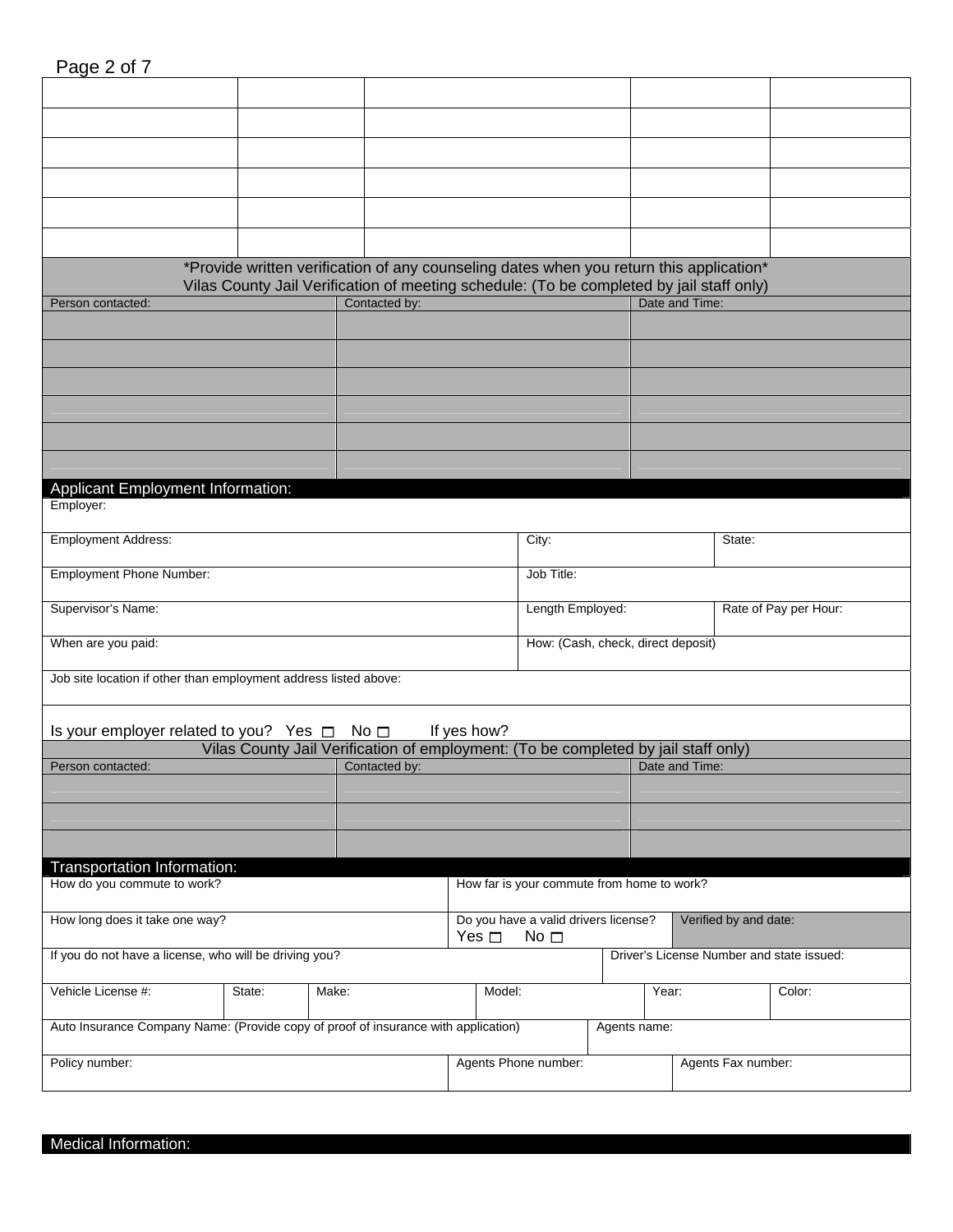## Page 3 of 7

| Name of Doctor/ clinic:                    |                                                                         |                  |                               |                                                                                                                  | Phone number: |                |  |
|--------------------------------------------|-------------------------------------------------------------------------|------------------|-------------------------------|------------------------------------------------------------------------------------------------------------------|---------------|----------------|--|
|                                            | List any illegal drugs taken recently                                   |                  |                               |                                                                                                                  |               |                |  |
|                                            | What prescribed medication are you currently taking?                    |                  |                               |                                                                                                                  |               |                |  |
|                                            | Have you ever attempted suicide? Yes $\Box$ No $\Box$                   |                  |                               | When?                                                                                                            |               |                |  |
|                                            | Do you have mental health problems?                                     |                  |                               |                                                                                                                  |               |                |  |
|                                            | How often do you drink alcohol?                                         |                  |                               |                                                                                                                  |               |                |  |
|                                            | Do you have a history of seizures?                                      |                  |                               |                                                                                                                  |               |                |  |
|                                            | Are you pregnant? Yes □ No □                                            |                  | If yes what is your due date? |                                                                                                                  |               |                |  |
|                                            |                                                                         |                  |                               | (To be completed by jail staff only)                                                                             |               |                |  |
|                                            |                                                                         |                  |                               |                                                                                                                  |               |                |  |
| <b>Arrest History:</b>                     |                                                                         |                  |                               |                                                                                                                  |               |                |  |
|                                            |                                                                         |                  |                               | Have you ever been rejected or revoked from a home detention or work release program? Yes $\square$ No $\square$ |               |                |  |
|                                            | Have you ever been charged or convicted of escape? Yes $\Box$ No $\Box$ |                  |                               |                                                                                                                  |               |                |  |
| Yes $\Box$ No $\Box$                       | Have you ever been on Huber release before?                             |                  |                               | If yes where?                                                                                                    |               |                |  |
|                                            |                                                                         |                  |                               | Vilas County Jail contact with work release programs: (To be completed by jail staff only)                       |               |                |  |
| Person contacted:                          |                                                                         |                  | Contacted by:                 |                                                                                                                  |               | Date and Time: |  |
|                                            |                                                                         |                  |                               |                                                                                                                  |               |                |  |
|                                            |                                                                         |                  |                               |                                                                                                                  |               |                |  |
|                                            |                                                                         |                  |                               |                                                                                                                  |               |                |  |
|                                            | <b>Charges or Cases Pending:</b>                                        |                  |                               |                                                                                                                  |               |                |  |
| <b>Arrest Date:</b>                        | Arresting Agency:                                                       |                  | Charge:                       |                                                                                                                  |               | Court:         |  |
|                                            |                                                                         |                  |                               |                                                                                                                  |               |                |  |
|                                            |                                                                         |                  |                               |                                                                                                                  |               |                |  |
|                                            |                                                                         |                  |                               |                                                                                                                  |               |                |  |
|                                            |                                                                         |                  |                               |                                                                                                                  |               |                |  |
|                                            |                                                                         |                  |                               | Are there any active restraining orders or no contact orders against you? Yes $\Box$ No $\Box$                   |               |                |  |
| If yes, with whom?<br>Probation or Parole: |                                                                         |                  |                               |                                                                                                                  |               |                |  |
|                                            | Are you on probation or parole? Yes □ No □                              |                  |                               | If yes, what county?                                                                                             |               |                |  |
|                                            |                                                                         |                  |                               | Enter current and past probation and / or parole information below:                                              |               |                |  |
| Start date:                                | End date:                                                               | Probation Agent: |                               | Phone:                                                                                                           |               | Charges:       |  |
|                                            |                                                                         |                  |                               |                                                                                                                  |               |                |  |
|                                            |                                                                         |                  |                               |                                                                                                                  |               |                |  |
|                                            |                                                                         |                  |                               |                                                                                                                  |               |                |  |
|                                            |                                                                         |                  |                               | No $\square$                                                                                                     |               |                |  |
|                                            | Have you ever had your probation or parole revoked? Yes $\Box$          |                  |                               | Vilas County Jail criminal history verification information: (To be completed by jail staff only)                | If yes where? |                |  |
| Person contacted:                          |                                                                         |                  | Contacted by:                 |                                                                                                                  |               | Date and Time: |  |
|                                            |                                                                         |                  |                               |                                                                                                                  |               |                |  |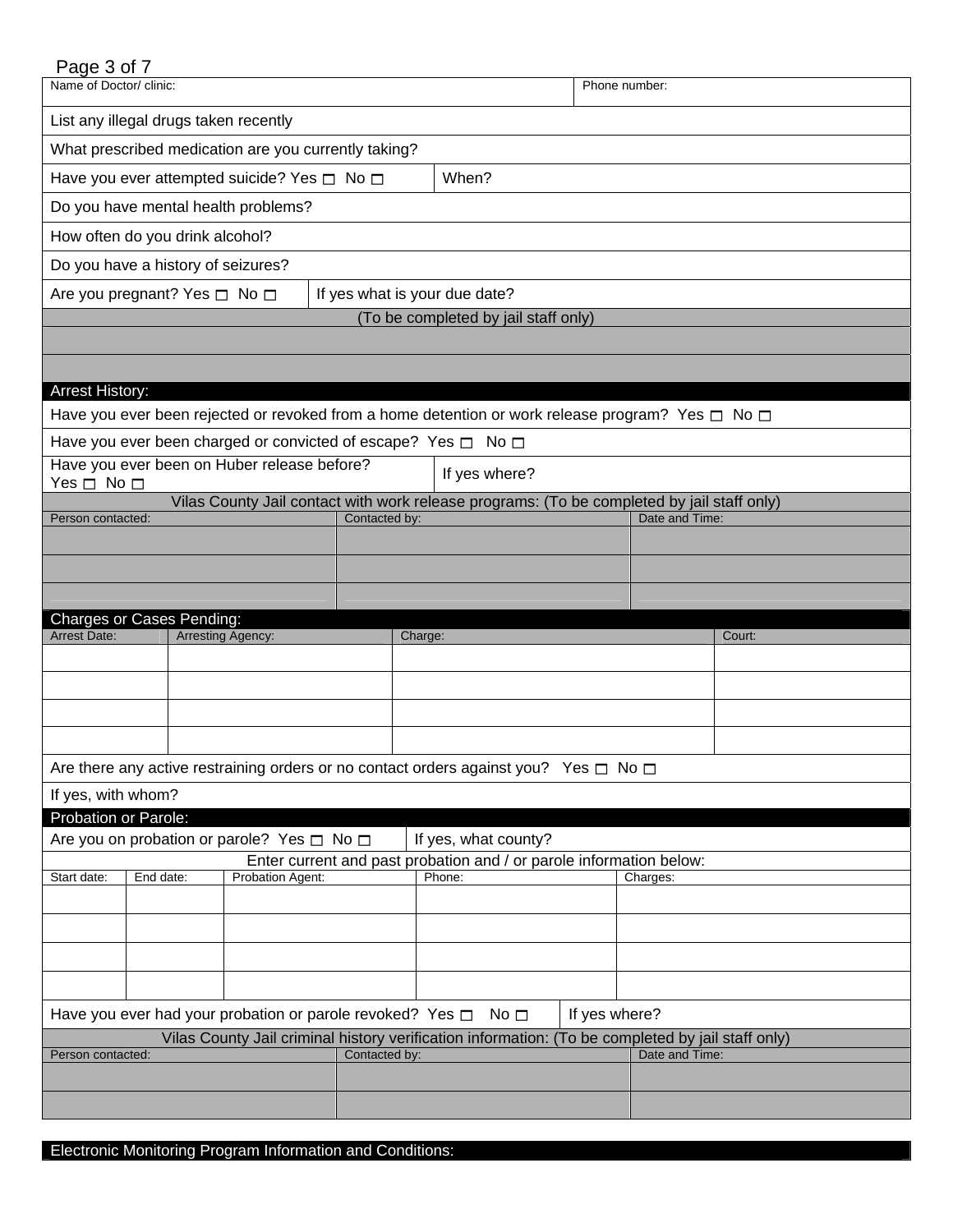# Page 4 of 7

## Costs:

- **Huber fees:** Participation as a Huber shall be set at a daily fee of \$15.00 which the participant agrees to pay by cash or money order only, made out to the "Vilas County Sheriff's Department". At least two weeks of fees must be paid in advance if your sentence is over 30 days. If your sentence is under 30 days the fees must be paid in full prior to placement.
- **Paychecks:** The Sheriff or his designee in accordance with State Statutes 303.08 will control all monies earned by the participant. Therefore, any paychecks must be turned over to the Sheriff's Department.
- **Processing fee:** A one time non-refundable fee of \$25.00 must be submitted at the time this application is turned in.
- **Drug screening fee:** The first drug test is included in the processing fee. If at any time you test positive for illegal drugs a \$15.00 fee will be required for each subsequent test you request. (You will not be allowed to participate as a Huber until your test is negative for all illegal drugs.
- **Medical Care:** The Vilas County Jail is **not** responsible for you medical care or any medications while you are participating as a Huber.

## Electronic Monitoring Terms and Conditions:

## **Eligibility Procedure**

- 1. An applicant must be sentenced for a criminal traffic offense or a non-violent misdemeanor by the Vilas County Circuit Court.
- 2. The applicant's jail classification must allow for Huber.
- 3. An applicant must be free of existing warrants and holds. Serving a sentence with Huber after being revoked from Probation or Parole is prohibited.
- 4. Applicants must provide adequate documentation to the Huber staff supporting that being incarcerated in the jail would prohibit a specific need for being met.
- 5. Inmates must have an established residence in Vilas County 90 days prior to the date of conviction.
- 6. Applicants must be employed a minimum of 32 hours per week, or be a full-time alternative school student, or prove a need for child care at least 8 hours per day, or be subsisting off retirement or disability income.
- 7. All applicants must earn at least minimum wage and provide proof of worker's compensation insurance.
- 8. Any inmate who requests to work for a "relative" must show proof of employment prior to starting their sentence on Huber. Such proof will include pay and tax records. This requirement also applies to self-employed inmates applying for Huber.
- 9. .
- 10. Applicants must agree to abide by all Vilas Count Jail, Huber rules. Any extensive history of Vilas County Jail rule violations may determine an applicant to be disqualified from Huber and their Huber privileges will be revoked.
- 11. Applicants must complete any recommended assessments and follow through with any recommendations of the assessments if so recommended.
- 12. Applicants must sign all necessary release of information forms to allow the Vilas County Jail Staff, District Attorneys Office Staff, Court System, Probation/Parole, Corporate Counsel, Justice Systems and any other treatment provider the ability to exchange program or treatment information.
- 13. Applicants must agree to pay all Huber fees as directed by the Jail Staff.
- 14. Applicants must have the approval of the Jail Administrator and Probation/Parole Agent if on any type of supervision with the Wisconsin Department of Corrections.
- 15. Applicants may be approved to meet the special needs of the Vilas County Jail.
- 16. Participation in the Huber Program is strictly a privilege and will be revoked any time a violation warrants such action. Huber Application form must be filled out entirely and approved by Jail Staff.
- 17. Any changes to address, telephone number, or employer must be communicated to the jail staff prior to admission to the program.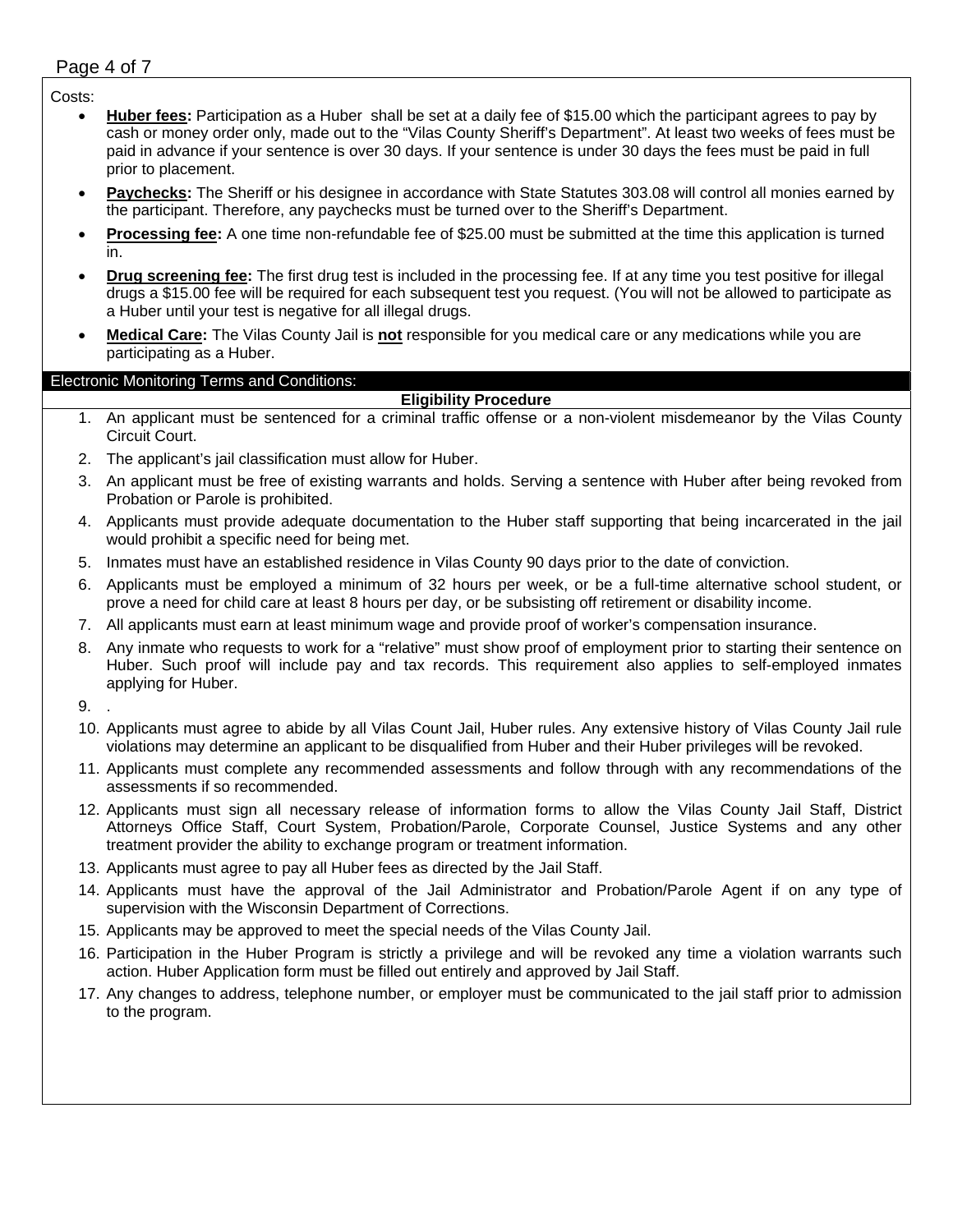### **Placement Site Requirements**

The following placement site requirements will apply to all persons placed on Huber in order to ensure public safety and order.

- 1. Participants may not have firearms in the home while the Inmate is under the Huber Release Program.
- 2. Participants may not have alcoholic beverages stored at the home/Work Location or possess such items while the inmate is under the Huber Release.
- 3. Participants cannot possess any item or substance that is illegal.
- 4. Participants cannot possess or use any drugs legal or illegal, which have not been prescribed by a physician. This prohibition includes all over the counter items available without a prescription that contain alcohol. Absolute sobriety must be maintained while participating in the Huber Release.
- 5. All information must be provided regarding any individuals who reside with the participant and the "Consent to Search" form must be filled out and signed by all adults living in the home.
- 6. No unauthorized visitors will be allowed while participating in the Huber Release.
- 7. Participants must agree to the random search of their person, home, and vehicle while participating in Huber Release.

#### **Inmate Conduct**

The following rules will be followed by all participants placed on Huber Release in order to maintain an orderly environment with clear expectations of behavior and systems of accountability.

- 1. Participants must comply with all staff requests and/or directives.
- 2. Upon request, the participant must supply a blood, breath, or urine sample for the purpose of determining substance abuse.
- 3. All Vilas County Jail/Huber Rules and Regulation apply to a participant while participating in the Huber Program.
- 4.
- 5. No participant can threaten, verbally or physically, any member of the public, correctional staff, or law enforcement official.
- 6. The participant in the Huber program shall show respect to all correctional staff and law enforcement officials.
- 7. No participant will communicate false information to any correctional or law enforcement official.
- 8. Participants must obey all municipal, county, state, and federal criminal laws, traffic laws and ordinances. All contacts with law enforcement personnel shall be reported to the Vilas County Jail Staff as soon as practical.
- 9. If wages, salary, unemployment compensation, or employment training benefits are earned, the participant will be required to pay board, along with other court ordered payments. Any remainder may be disbursed for the support of the participant's family. Participants may not assume new debts without the permission of the Jail staff or Jail Administrator.
- 10. Participants are required to take the most direct route to and from their permitted destination with no unauthorized stops. Participants are required to arrive and return to their destination in the allotted travel time.
- 11. Participants must request, in writing, any changes in their work schedule. Changes cannot occur until approved by the Jail staff.
- 12. No participant is permitted to work more that 6 days per week, may not work Sundays or be away from the detention site more that 12 hours per day.
- 13. When out on pass, the inmate must return to the detention site by the time indicated on the pass. No participant can forge or alter any pass or Vilas County Jail document.
- 14. Participants who quit, or are terminated from their job, must notify the Correctional Staff as soon as possible following the job action.
- 15. It is the participant responsibility to ensure that all passes are filled out completely.
- 16. When overtime is required, the inmate must obtain permission from Correctional Staff prior to their normal quitting time. The participant must also provide, on company letterhead, written notification signed by a supervisor indicating when work was completed. If overtime is scheduled for a future date, a letter from the employer on company letterhead must be submitted in advance.
- 17. Participants will be given travel time to get to and from work not to exceed one hour. If more than one hour is needed, the request may be granted for exigent circumstances only. All requests should be made to the Jail staff and are at the discretion of the Jail staff.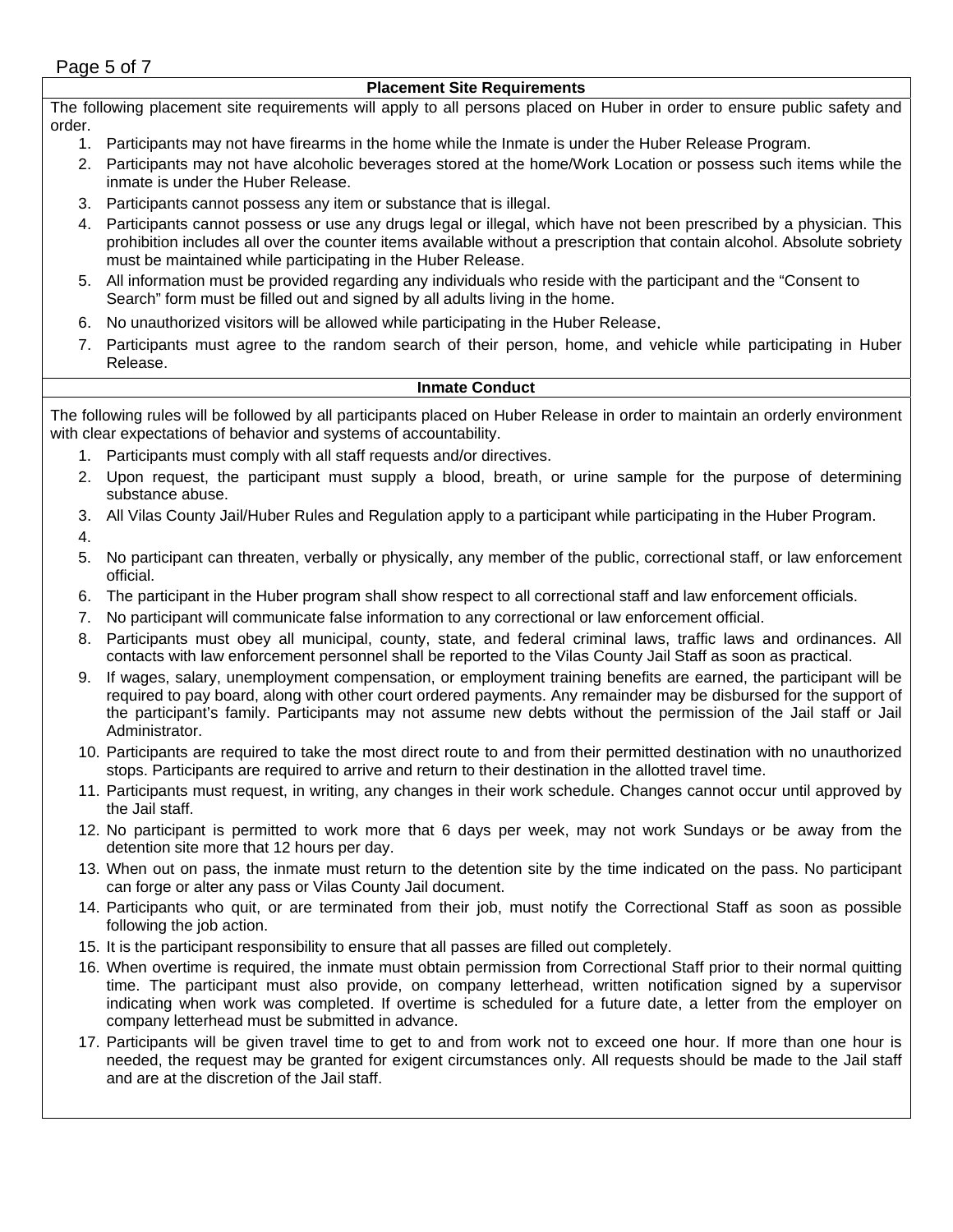## **Discipline and Sanction**

In order to treat participants in a fair and consistent manner a system of due process will be established to provide a means to hold participants accountable for their behavior.

- 1. Rule violations can be handled as major rule violations or minor rule violations.
- 2. Types of disciplinary sanctions may vary based upon the severity of the offense or offenses and the frequency which a participant violates rules. Sanctions, which may be imposed as minor discipline, include the following.
	- a. Verbal reprimand
	- b. Written reprimand
	- c. Loss of one privilege for a 24 hour period
	- d. Confinement in the jail for up to 24 hours
- 3. Major discipline has more flexibility with regard to possible sanctions. Sanctions, which may be imposed as major discipline, include the following.
	- a. Loss of one or more privileges for up to 10 days
	- b. Loss of up to two days of good time if applicable for any one offense involving one or a number of rule violations.
	- c. Automatic revocation of Huber privileges.
- 4. In the event that an participant is observed or suspected to be in violation of a rule or number of rules, the Vilas County Jail Staff Member making the observation, or having the suspicion, will determine whether to address the matter as a major or minor rule violation.
- 5. An alleged major rule violation report will result in a disciplinary hearing no sooner than 24 hours from the time that the participant was served with the disciplinary report.
- 6. The exact date and time of the hearing will be determined by the availability to form a disciplinary hearing panel for a major rule violation.
- 7. Based on the legitimacy of the request, during disciplinary proceedings, and accused participant may be allowed to call witnesses, confront their accuser, and/or be represented by a staff advocate if appropriate.
- 8. A sanction or penalty may or may not be imposed by the hearing panel. Disciplinary findings and imposed sanctions may be appealed to an appeal examiner in accordance to the chain of command.
- 9. A participant must indicate their desire to appeal immediately following the findings decision. The appeal is to be made in writing and turned over to a staff member within 24 hours of the findings decision.
- 10. For major rule violations, sanctions will not be imposed until after the appeal process is completed.
- 11. For minor rule violations, sanctions will be imposed immediately, or soon thereafter. The participant will be issued a copy of the disciplinary report.
- 12. The participant may still appeal informal disciplinary actions, but the appeal process will not delay that imposition of a sanction. The purpose of the informal appeals is to give participants a vehicle to have inappropriate actions removed from their disciplinary records.
- 13. Participants may have their Huber status administratively suspended for up to 5 days at a time. Administrative suspension may occur for the purpose of investigating a major rule violation or a series of violations that may result in the formal disciplinary process. The participant will be housed in the Vilas County Jail during any Administrative suspension time.
- 14. Work release privileges may be afforded in accordance with existing jail rules and policies.
- 15. Based on the legitimacy of the appeal the original penalty may be eliminated, withheld, increased or decreased by the appeal examiner. The appeal decision is final.